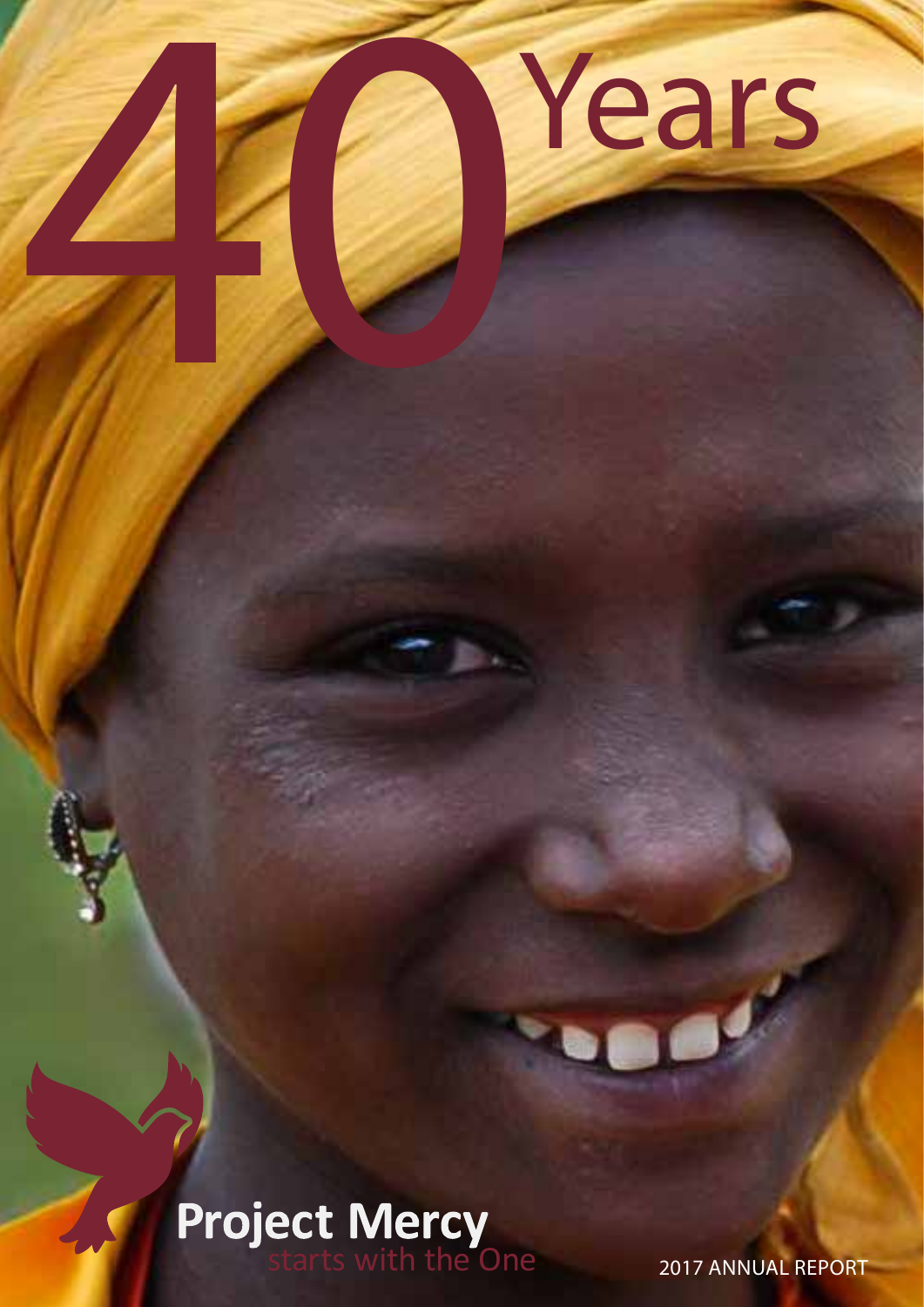## **Contents**



18 Board of Directors

#### Cover Photo

One of the many faces receiving hope and as her story continues to be written, she is growing to find a better narrative not only for her, but for her potential family, her people, and other women just like her.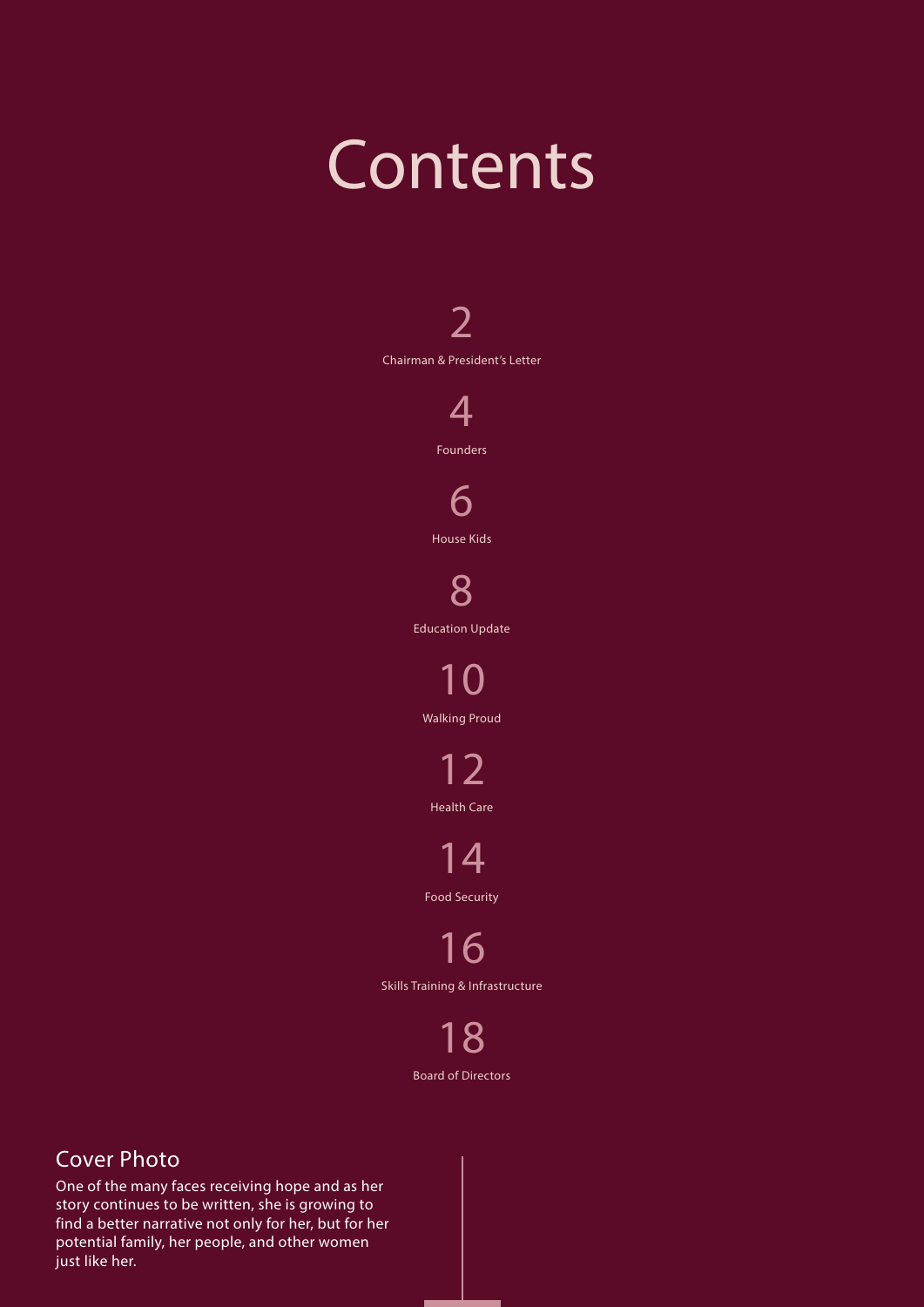## Vision

The vision of Project Mercy is to "renew the heart of a nation by plucking out poverty." The organization has evolved its model in rural Ethiopia to address the root causes of poverty through integrated and holistic community development built on a foundation of listening and responding, combined with active participation and contribution by the people who benefit.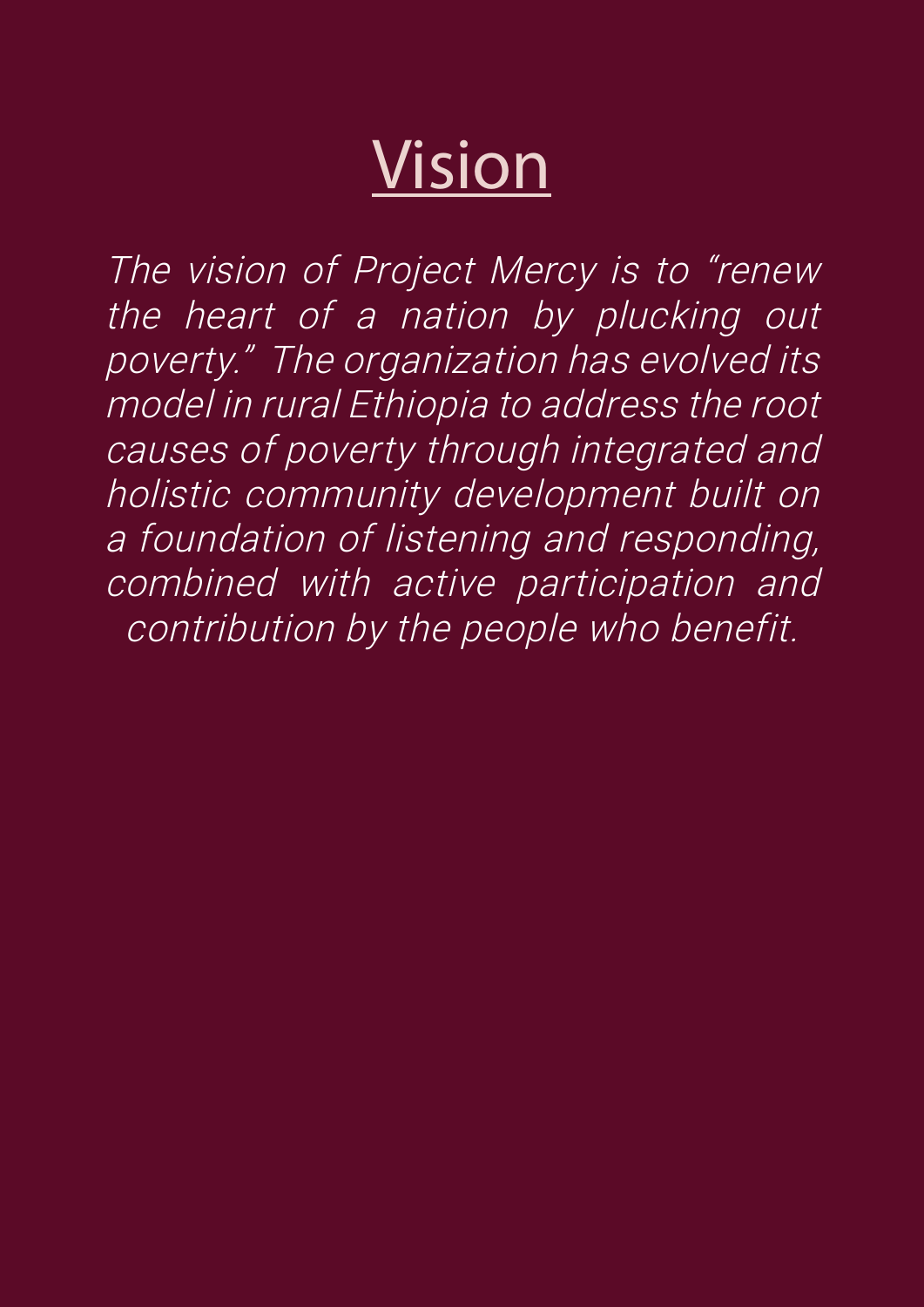## Chairman & President's Letter

Dear Friends,

Everyone has a story! Project Mercy's God-ordained story started 41 years ago with two refugees who wanted to make a difference in the lives of thousands of people exiled and suffering in refugee camps with little to eat, no clean water to drink, ramshackle tents over their heads, and no hope for a better life. This is the context in which Project Mercy started as an aid agency, with the aim to provide for their needs as an extension of Christ's love. Nearly two decades later, Project Mercy had transformed into a holistic development organization, based in Yetebon, Ethiopia, with an expanded mission to root out poverty nation-wide.

Project Mercy's transformation could not have come at a better time for the people of Yetebon. The Communist Regime had just been ousted from Ethiopia, the country was in shambles, and any progress made since the end of the Second World War had been decimated. Yet Project Mercy brought an audacious promise of hope and restoration and was driven to action by love for the people.

Donors and volunteers who have partnered with us are a major part of the story and without their significant contributions, Project Mercy would not be where it is today. Where Project Mercy serves rural communities in Ethiopia today, a mother takes sanctuary in a maternity waiting home until she gives birth in a clean and professionally staffed hospital; opportunity for education awaits the child starting pre-K; school meals ensure students are fully prepared to learn, and preventive and curative care at the school clinic helps to keep them healthy; clean water is available at school as well as at home; parents are trained, based on research at the Project Mercy compound, on how to cultivate and serve nutritionally improved meals at home and sell the excess raw material that they produce to be economically empowered; people get to and from centers of education, healthcare, markets, and jobs on paved roads. All of this is made possible because of you and your support.

Many of our partners have traveled to Ethiopia and witnessed first-hand the miracle of Project Mercy. As you read through the stories of change for 2017, we hope you will be blessed as you see all the difference YOU along with our Heavenly Father are making. Thank you for everything you have done and everything you will do to partner with us for continued impact in the lives of the people of Ethiopia.

God bless you for your partnership,

Gary Darmstadt, M.D. Chairman of the Board Project Mercy

E la Dennete

Bete Demeke President Project Mercy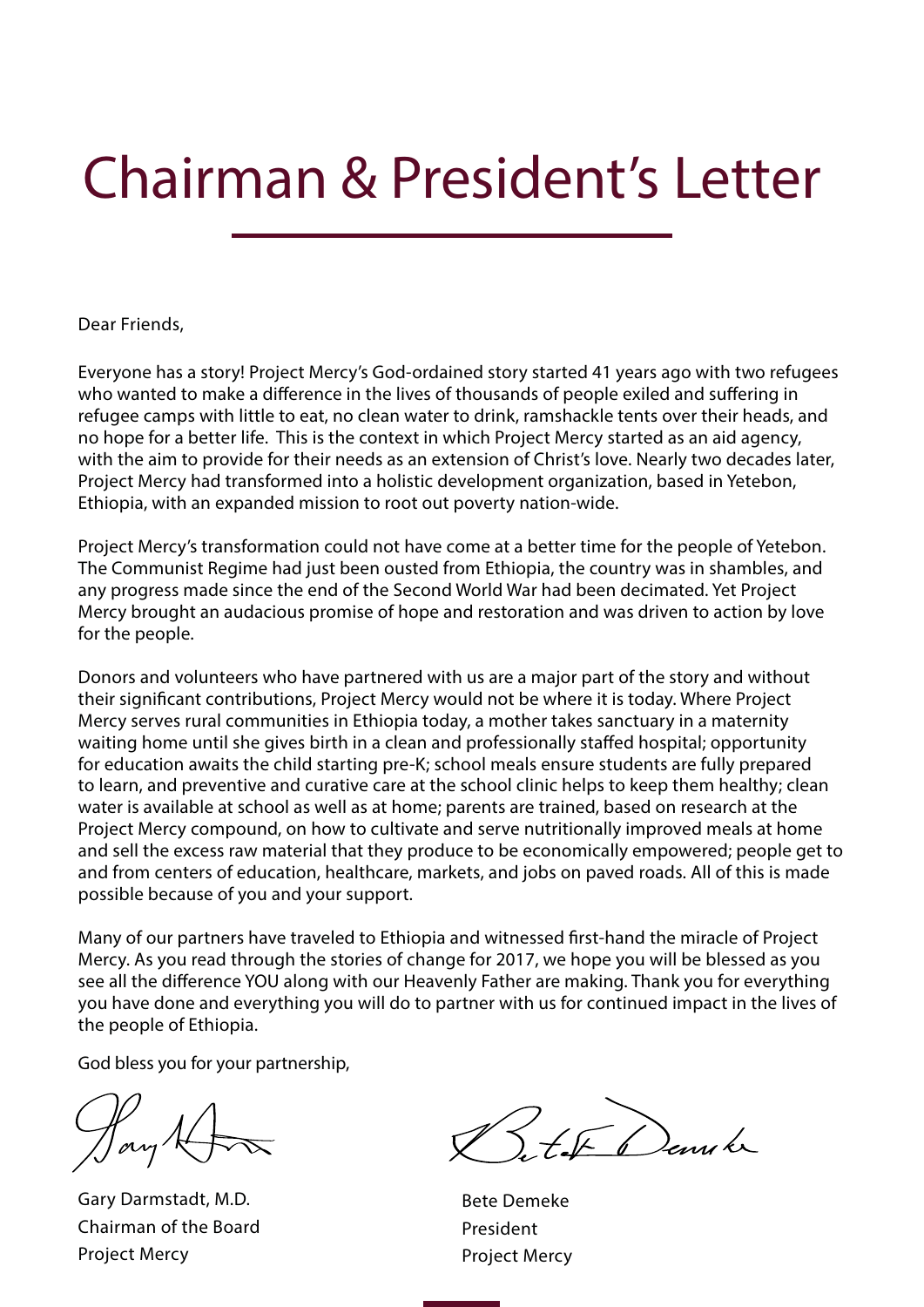

Left to Right: Gary, Marta, Sarah, amd Deme.



### Gary Darmstadt

As part of our family's story, my wife, Teri, and I met Deme at a dinner arranged by common friends and then met Marta too at the National Prayer Breakfast 22 years ago. Our families met soon thereafter and a powerful bond of love was formed with a shared vision to make an impact to eliminate poverty in Ethiopia. Both Teri and my daughters, Emilia and Sarah, have traveled to Ethiopia several times, volunteered at Project Mercy, and come away with life-changing experiences. Emilia's inspiration to apply computer science and technology for social good, and Sarah's thoughts of a career in medicine and global health as she enters college this fall were all cultivated in Yetebon. We have all been inspired and compelled to support the work of Marta, Deme, their family, and Project Mercy's transformative work in Ethiopia. Now we are humbled and honored to serve on the Board.



## Bete Demeke

Our family has so many stories to tell, and you've read or heard about some of them over the years. My favorites are the stories that involve the selfless teaching, sharing, and healing we see every day in Ethiopia. Your prayers, resources, and time are changing and saving lives daily. Thank you so much for being a part of our story for nearly 41 years. We have so many more stories yet to come!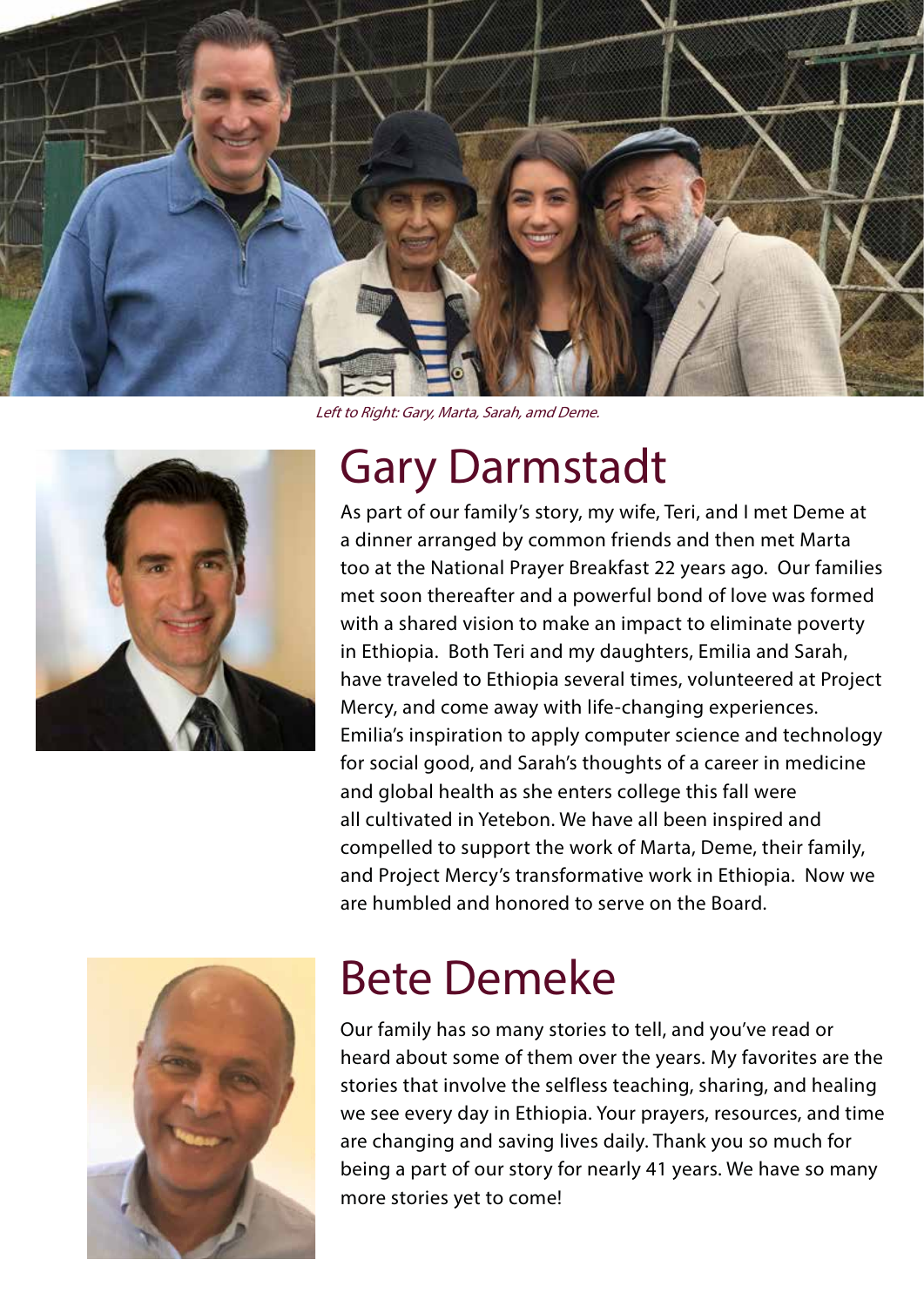

## **Our** Founder's

want us to do God?" -Marta "When we are out of Ethiopia, what do you

"When we are out of Ethiopia, what do you want us to do God?" Marta prayed as she, along with her family, was escaping Ethiopia because of the Communist threat. Her answer would come later.

From a young age, Marta was groomed to serve her homeland. Her parents wanted her to do well in school, so she could later work for the government. She was the first women appointed to the senate in Ethiopia, and she also held numerous other government positions.

Marta married Peter Myhre, a Norwegian missionary who became the Minister of Education in Ethiopia. The couple was blessed with two

sons, Sam and Mickey, but sadly, after Marta returned to Ethiopia in 1958, Peter passed away.

Demeke Tekle-Wold (Deme) met Marta at Adams State College while she was studying in the U.S. They became friends. Deme later transferred and graduated from Western Washington College. He then worked as the Director General of Ministry of Commerce and Industry within the Ethiopian Government. After the death of her husband, Marta and Deme reconnected and eventually married on January 31, 1959. They were blessed with two children. While in Ethiopia, Deme owned and operated a coffee and hard bean business. In 1974, the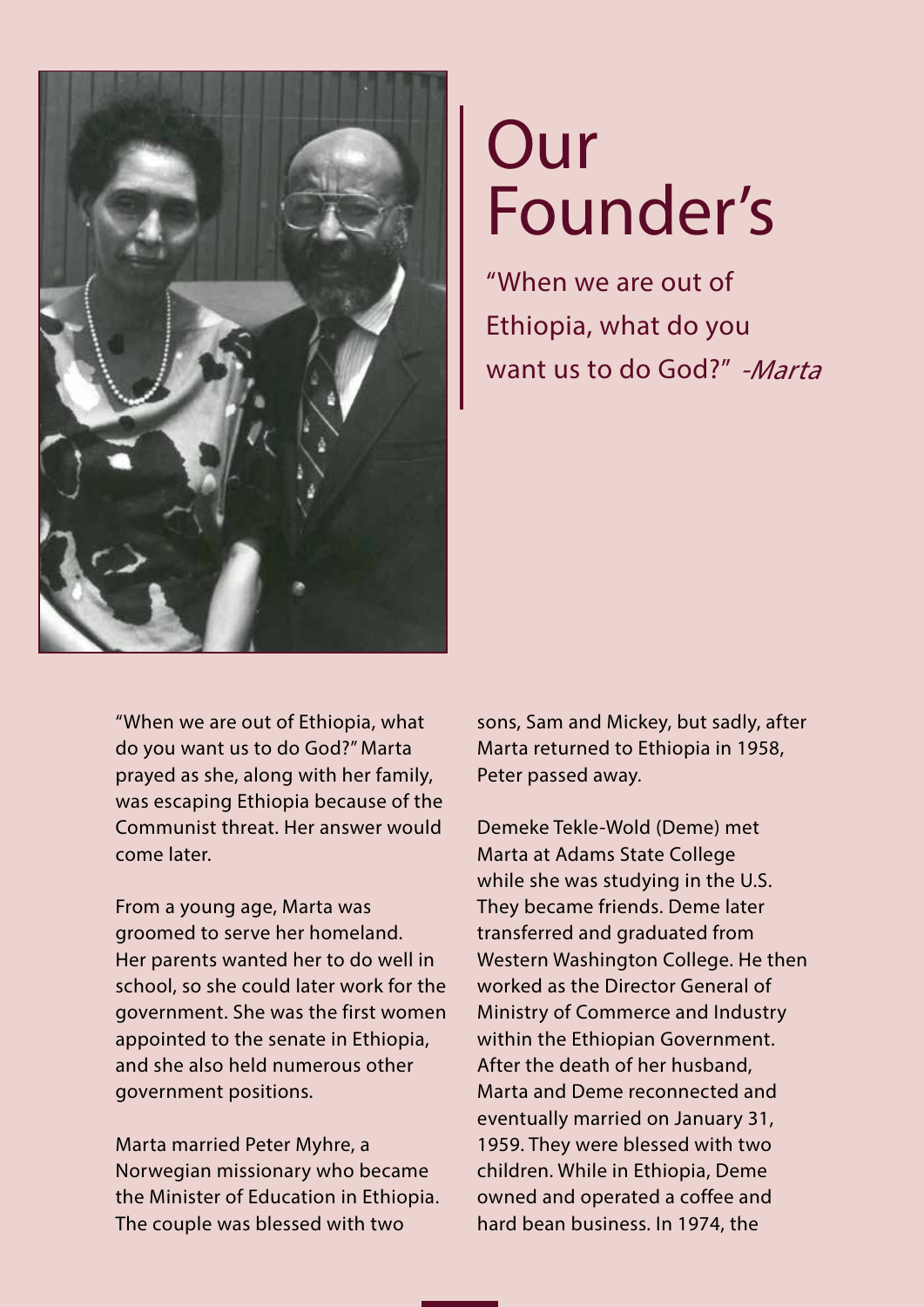Communists came to power and the family fled Ethiopia a year later. During their journey, they crossed into Kenya as refugees. In 1976, a church in Fort Wayne sponsored the family--Marta, Deme, Mickey, Bete and Lali--to come to the U.S.

In 1977, Marta and Deme joined Chuck and Fran Dickinson for breakfast. Chuck and Fran had served as Allen County Indiana's Jail Chaplain and were now serving as Executive Directors for the Fort Wayne Rescue Mission (homeless shelter), a position they held for 20 years.

At that breakfast, Marta and Deme shared their vision of helping the refugees forced to flee Ethiopia from Communism and famine. The Dickinson's passion for helping people matched that of Marta's and Deme's. And the four shared the vision for a refugee relief program. Fran and Marta went to Sudan to assess the needs of the Ethiopian famine victims crossing the border. After the trip, Marta, Fran, Chuck and Deme started Project Mercy on September 9, 1977.

In the early years, Chuck would open every board meeting with a word of prayer. He was a graduate of St. Paul's Bible College and had received an honorary doctorate from The Rescue Mission.

In June 1980, Chuck went to be with the Lord. Fran continues to serve on the board as an Emeriti member and resides in Fort Wayne, Indiana. Through the Dickinsons, Marta's question to the Lord was answered.

"It is often said that Marta dreams the vision and Deme works to make it happen."



Left to Right: Co-Founders Frances and Chuck Dickinson early on in the formative years of Project Mercy.

She and Deme would serve their homeland from the U.S. with the founding of Project Mercy. It is often said that Marta dreams the vision and Deme works to make it happen. Today, they are still involved in the Ministry along with their children Bete, Lali and Yemi.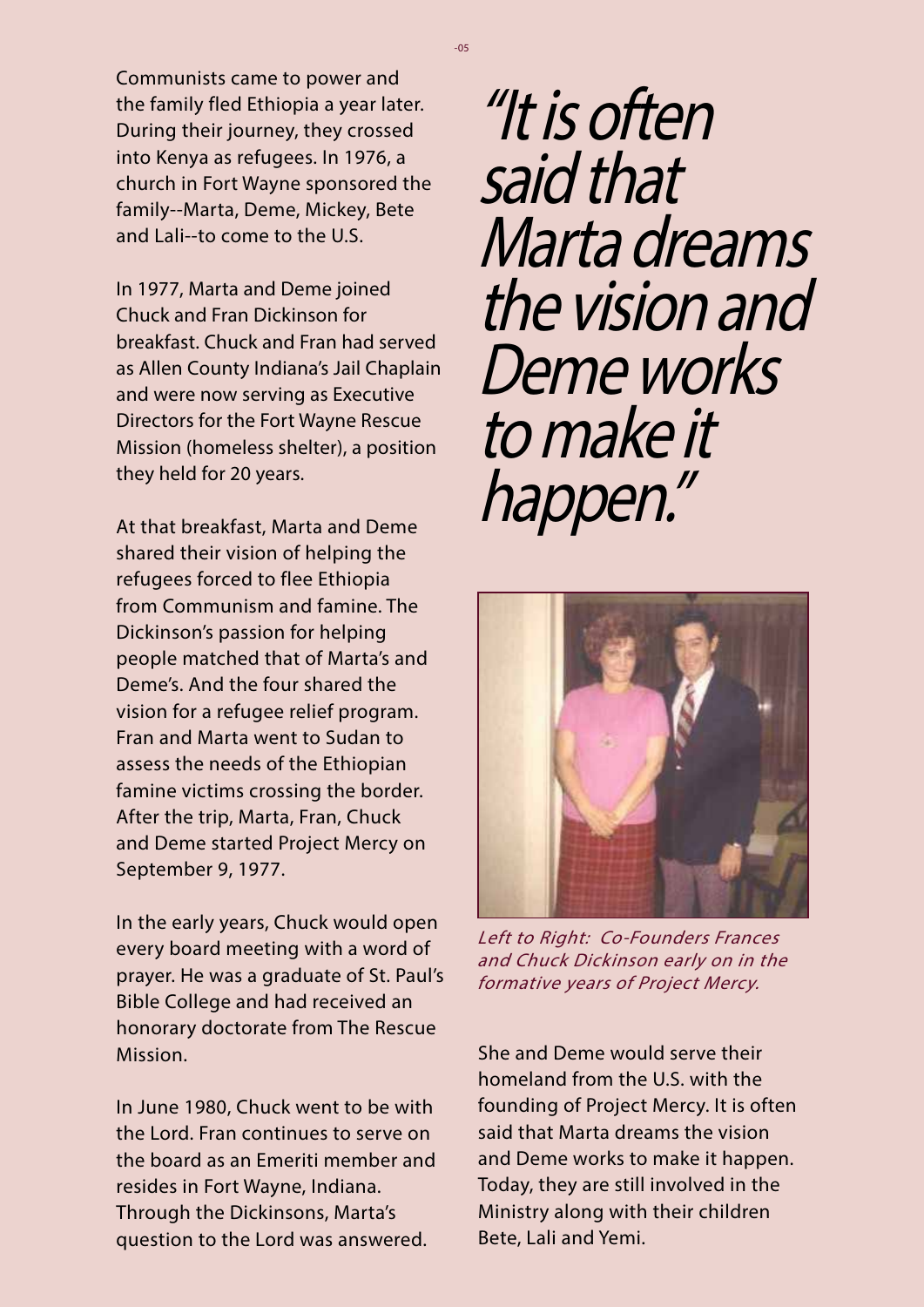# HOUSE KIDS



Ashenafi enjoying a hike.

Project Mercy salutes the university graduation of Seble and Samson, two of our former "house kids" who attended our elementary and high school and went on to further their education. Seble and Samson are siblings and high achievers. Seble now has a degree in Accounting, and her brother, Samson, has graduated from Addis Ababa University where he studied Anesthesiology.

They came to Project Mercy over 25 years ago. Their mother and two other sisters had died and their father was struggling with his grief. Marta invited the children to live at the compound, which their father saw as a blessing. As house kids, the children began receiving the love that comes with an expanded family and a quality education.

Seble and Samson are only two of the many children Project Mercy has helped to realize a bright future.

Project Mercy currently houses, educates and cares for 30 children at the Yetebon compound. Some of the children are orphans; others have parents, but their families are unable to care for them adequately. Despite their challenges, the children are "warm and welcoming" in the words of Sophia Monaghan, a long-term volunteer who tutored the house kids from October 2017 through June 2018. As they grow older, many of the children give back to the community by teaching literacy, HIV/AIDS prevention, basic arithmetic and backyard gardening to families in the hard-to-reach mountain areas surrounding Yetebon.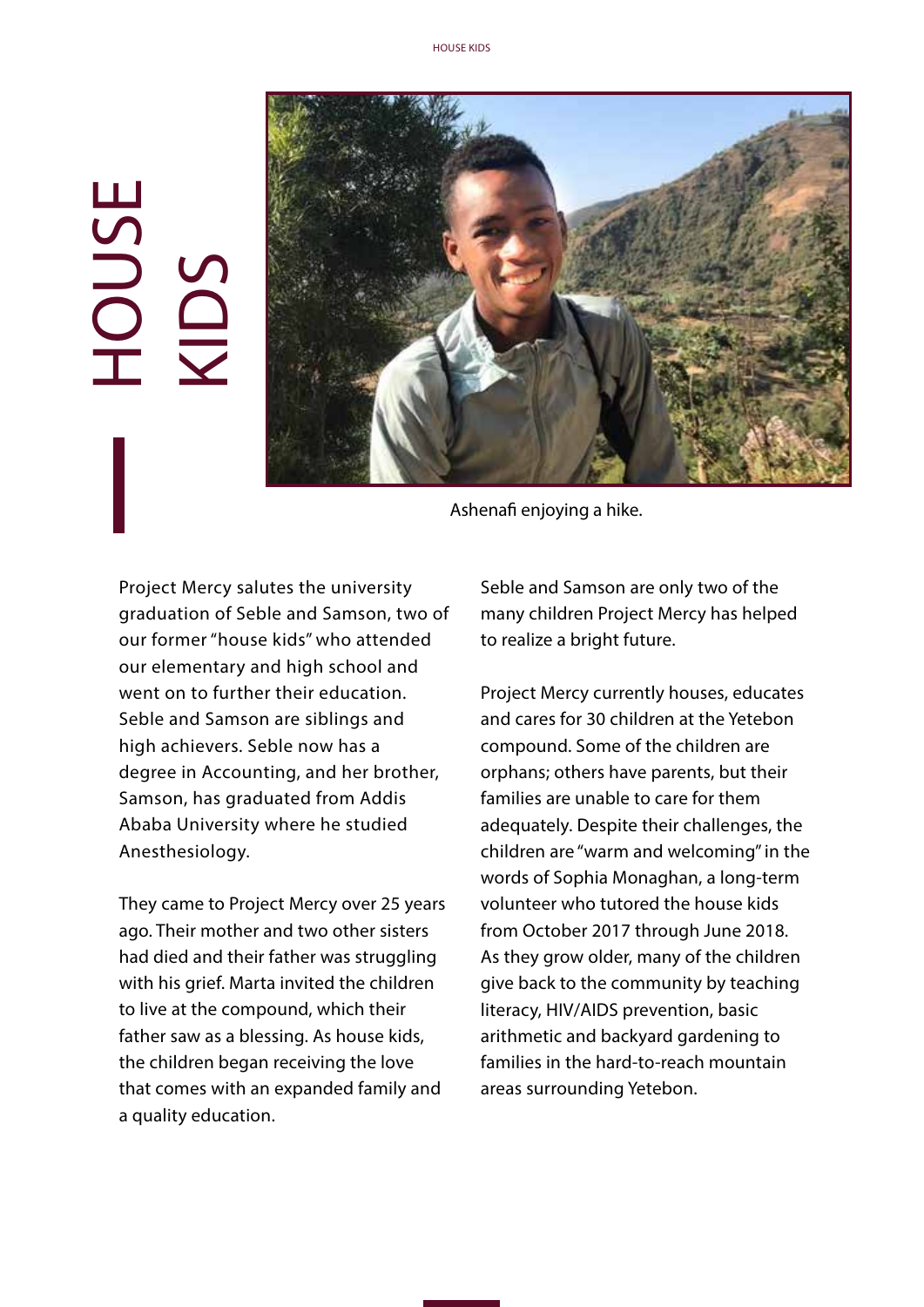The children are eager to learn and for some, their education at Medhane-Alem School is the stepping stone to higher educational pursuits. Many of the children — just like Seble and Samson have gone on to attend college and have successful careers

| House Children at Yetebon | 30 |
|---------------------------|----|
| Girls                     | 14 |
| <b>Boys</b>               | 16 |



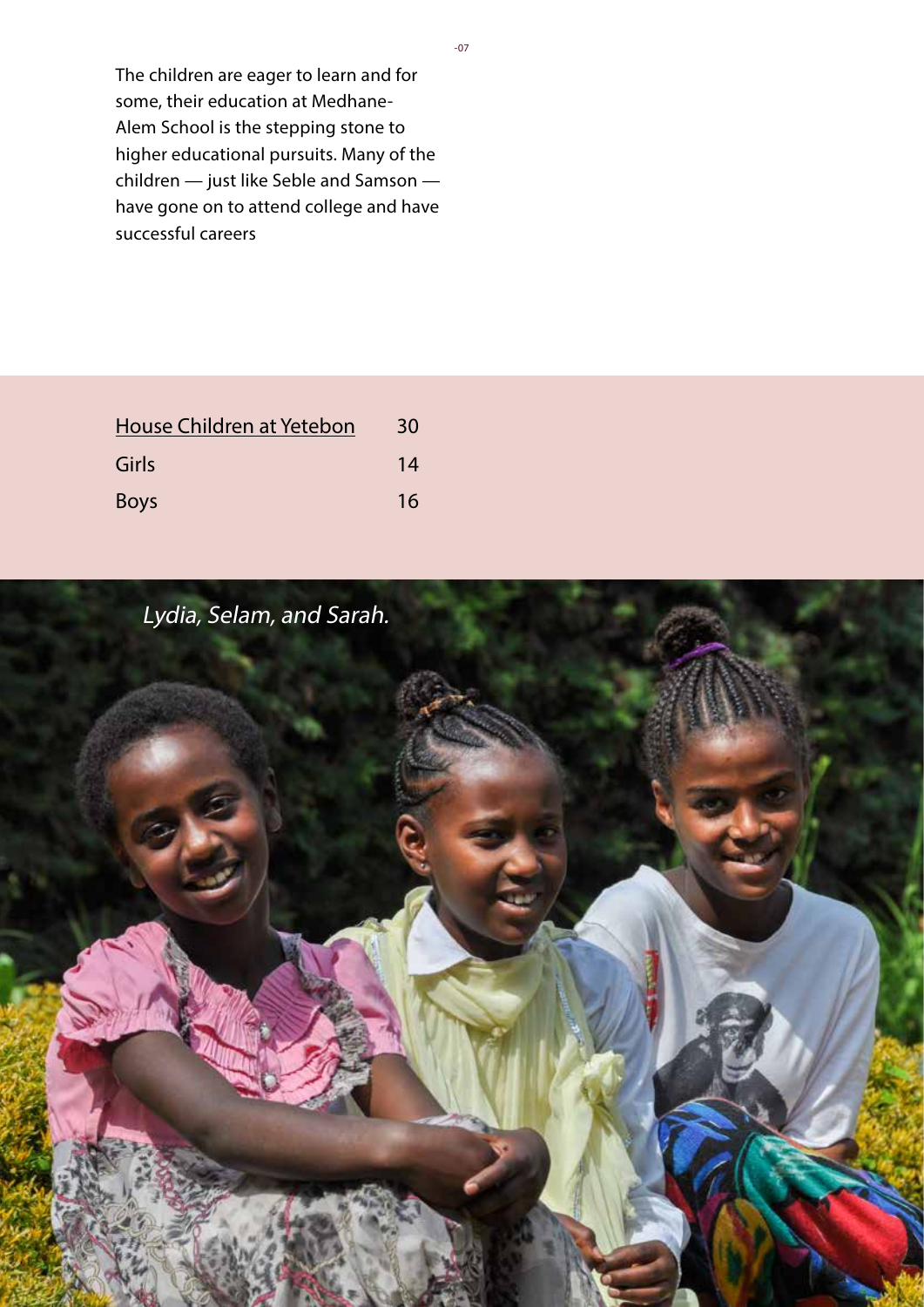## EDUCATION



Ethiopia suffers from low levels of literacy overall, and this challenge is more prominent in rural villages. Today, in a country with a population of over 100 million people, just under half are literate. For women, that number is about 40 percent.

So, it makes sense that education is a core component of Project Mercy's model. Education is integrated holistically into all programs and services. Project Mercy manages its own school (kindergarten through 12th grade) and supports five other schools in Ethiopia. In addition, education is

pervasive throughout Project Mercy's healthcare, food security, vocational training, child care, and infrastructure development programs.

In 1996, Project Mercy opened the Medhane-Alem school in Yetebon, a kindergarten and primary school, initially serving 358 students. Today, the school serves over 1,600 students. Some 1,400-plus are now in pre-kindergarten through primary school and almost 200 students attend the high school.

(Source: UNESCO Institute for Statistics) (March 13, 2016)

#### Medhane-Alem School

Total Number of Students: Pre-Kindergarten: 60 Kindergarten: 220

Summer Literacy Program Student Teachers: 32 Community Adults Taught: 200 Grades 1-8: 1,152 Grades 9-12: 197

National Exam Students Passed 8th Grade: 60 out of 64 10th Grade: 50 out of 53 12th Grade: 21 out of 42

School Meal Program Meals each school day: 1,432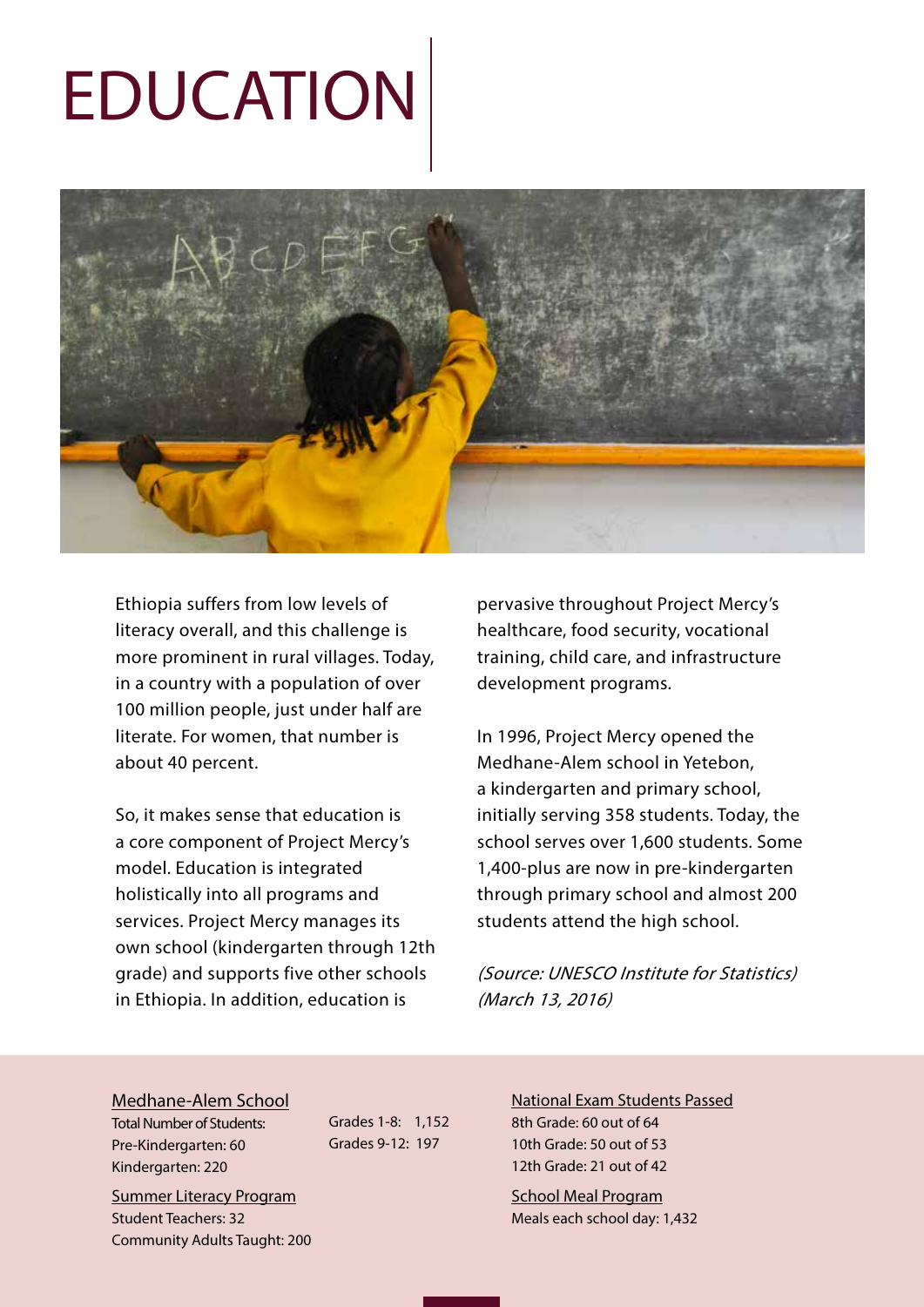### STEM CLUB

Project Mercy places special emphasis on science and technology, recognizing that children's abilities in these areas will be crucial to their success in finding jobs and building careers. The STEM (Science, Technology, Engineering, Math) Club allows children to receive special tutoring in these subjects.

The Club is an adjunct to regular classroom learning. Monday through Thursday, older children receive lessons in math, biology, chemistry and physics, with demonstrations and pictures employed to explain concepts in accessible terms. Children in grades two through five are drilled in their multiplication tables. Though hard at first, the children are now having fun, and two eight-year-old girls can recite their multiplication tables in under four minutes. The children also are learning to type on a keyboard, which they all find very exciting.

### HEALTH SCIENCE COLLEGE

Project Mercy's Health Science College is a 100 percent scholarship program that teaches, trains, and graduates midwives. Students are recruited from rural communities and agree upfront to return to their communities after graduation and serve in remote health centers, clinics, and hospitals to increase the level and quality of care for birthing mothers and their babies.

To date, Project Mercy graduated 68 midwives and delivered in-service training to 530 professionals to upgrade their skills.

In October 2017, the Health Science College graduated 51 students from the Midwifery program; 84 percent of the graduates achieved the highest ranking of Center of Competence (COC) Level Four Certification. The newly graduated midwives returned to the rural villages and are assisting in deliveries, conducting antenatal consultations, and giving family planning advice as well as treatments. In their first three months on the job, 27 of the graduates treated and helped 5,544 mothers. This year, 45 students enrolled in the midwifery program.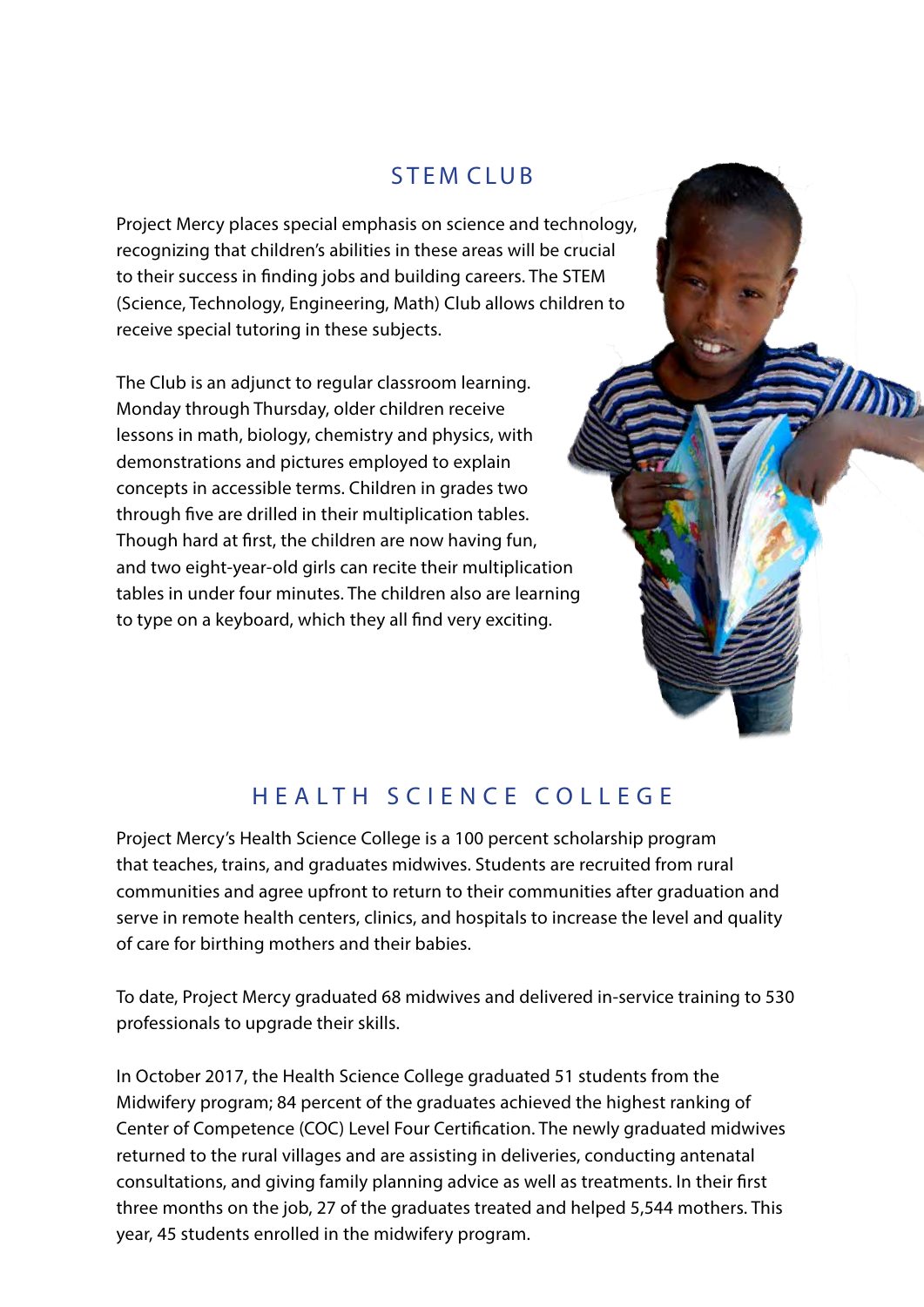

# WALKING PROUD

What is in the power of a pair of shoes? For Mabazash, a kindergartener, shoes are life changing! At four years old, she was missing a few toenails due to a fungal infection. Her plastic shoes did not protect her feet against scabies (an infectious skin infestation). Simply put, her feet were sore!

Fortunately, Nurse Katie at the school clinic scrubbed Mabazash's feet with clean, soapy water. In her young life, not even her mother had cleaned her feet. Next, Katie examined and bandaged her feet. Lastly, she got her prize possession: a pair of TOMS Shoes! A few days later, Mabazash took our Ethiopian Nurse, Beza, to her home. As they walked along the road, Mabazash cleaned any dirt off her new shoes. She was so proud of them!

### VOLUNTEERS

Three times a year, Project Mercy is blessed with volunteer medical personnel from Gunderson Global Partners and Bay Area Medical Missions (BAMM). The volunteers visit for two weeks each and perform essential health checks for our students.

In October 2017, a massive line was waiting for Dr. Moore and his dental hygienist, Karla, to start working. It was their first day, one of the boys needed a tooth extracted. After the procedure, he asked, "Could I please have my tooth?" Dr. Moore and Karla inquired what he

would do with it. Like the tradition of children in the Western World who place a tooth under their pillow in hopes the Tooth Fairy will come, children in Ethiopia throw their teeth on the roof in hopes that a special bird will pick them up and bring them a new shiny "smart" tooth.

The Gunderson Global Partners performed 500 dental exams and assessed the health of 159 high school students and education staff. BAMM volunteers also screened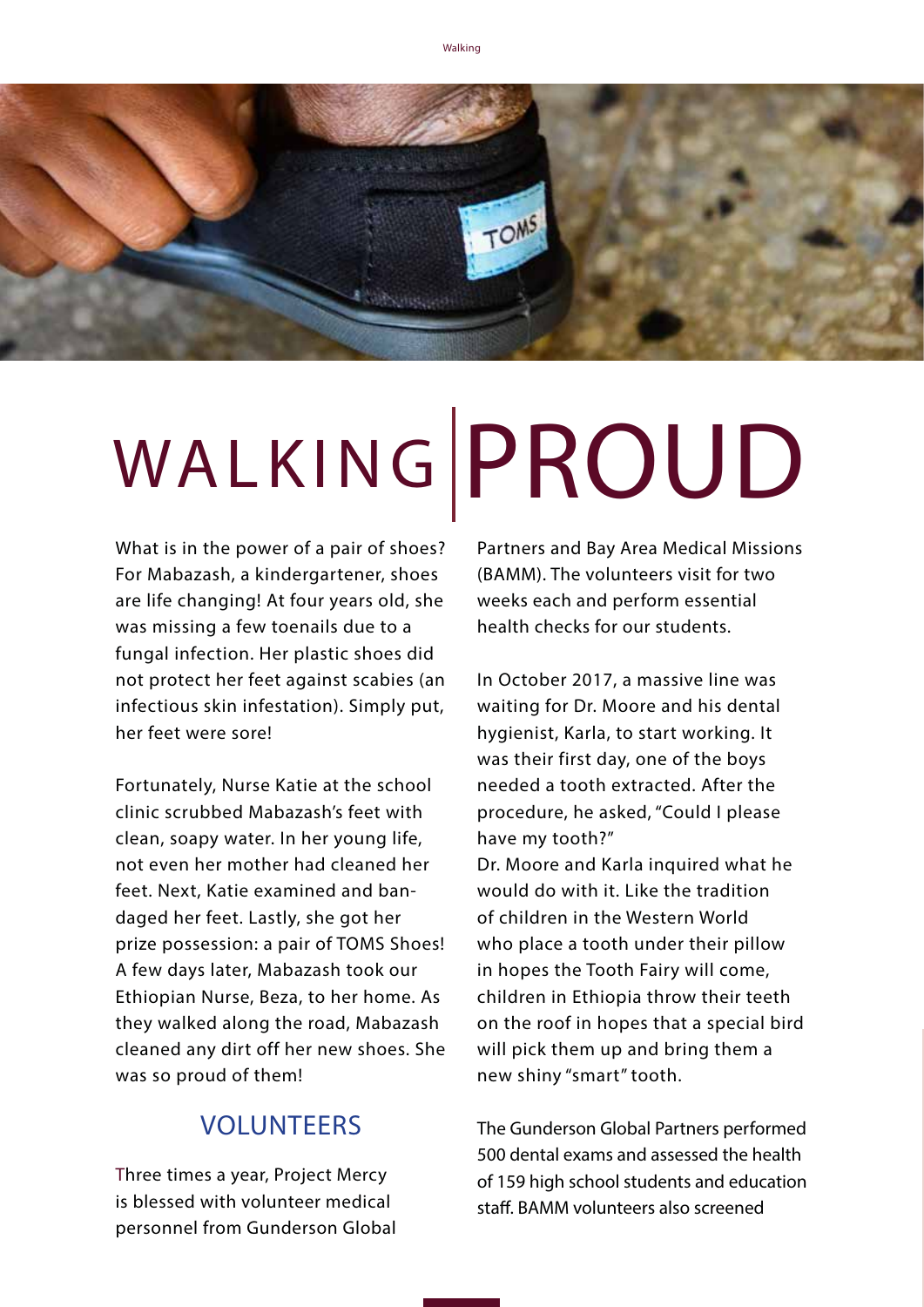900 students for dental issues with 149 needing treatment.

In addition, the volunteers screened nearly 1,000 elementary school students and staff and dispensed almost 2,000 medications. The most common student health issues were lice, goiters and eye and ear infections.

### KATIE FARKA & OUR SCHOOL CLINIC

It's a long way from Wisconsin to Ethiopia, but Katie Farka, R.N., our long-term volunteer, has been interested in medical mission work since college. She twice visited Yetebon, as a Gundersen Global Partner volunteer on short missions and saw a need for a clinic at Medhane-Alem School, as well as a medical liaison to work with hospital staff and traveling medical mission groups.

It seemed a natural extension to volunteer for a two-year stint and take on those challenges herself. "I thought that if I could start the school clinic in my first year, I could use my second year to make it sustainable with in-country staff," Katie said.

Katie and the Project Mercy staff outfitted and dedicated the school clinic in October 2017, six months after she arrived. The clinic, which officially opened in February 2018, is available to our 1,100 school children in grades one



through eight. Between late March and mid-May of 2018 alone, over 500 children visited the clinic—an average of 16 students a day. Most are treated for scabies, wounds and ear and eye complaints.

As an unexpected advantage, the clinic has become a safe place for kids to come and discuss their day-to-day challenges.



### Student Needs

| Number of TOM Shoes Distributed in 2017: 1,927 |       |
|------------------------------------------------|-------|
| Number of Students with Medical Physicals:     | 1,159 |
| Dental Exams:                                  | 1,400 |
| <b>Students Needing Dental Treatment:</b>      | 149   |

 $-011$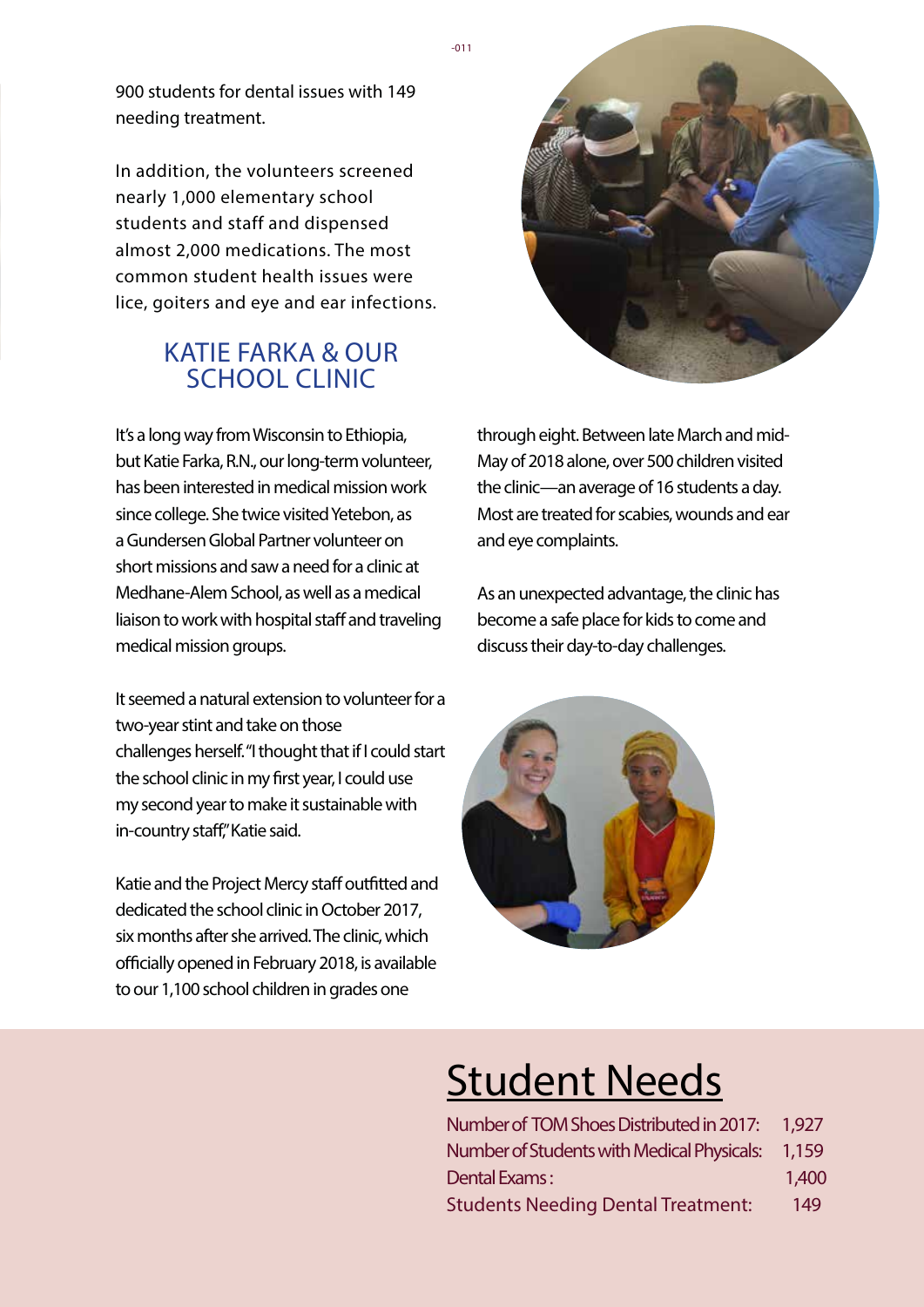# HEALTHCARE

#### 11,422 HOSPITAL VISITS



One of the 11,422 visits to the hospital in 2017 was Dagem who suffered severe burns resulting in the amputation of both legs. Marta first met Dagem when she was visiting a cousin who happened to be in the hospital bed next to his. She promised to help the 13-year-old boy, but Dagem was released before she could get his contact information. One day, Marta received a call from a friend of Project Mercy who told her about Dagem and how he had met a lady who said she would help him. Her friend asked whether it was Marta as it seemed like something she would promise. The next day Marta and Bete drove 65 kilometers (40 miles) to Addis Ababa to visit Dagem. She found him

languishing, not even able to take care of his toilet needs.

Two years after his accident, Project Mercy transferred Dagem to our hospital where he could use a western style toilet. He received a walker and was fitted for prosthetic legs. He is now relearning how to walk and awaiting his permanent prosthetics. Dagem will have greater mobility and the possibility of a brighter future due to the care provided by Project Mercy.

Healthcare access to Ethiopia's population is limited especially in remote villages such as Yetebon. The doctor-to-patient ratio is one-to-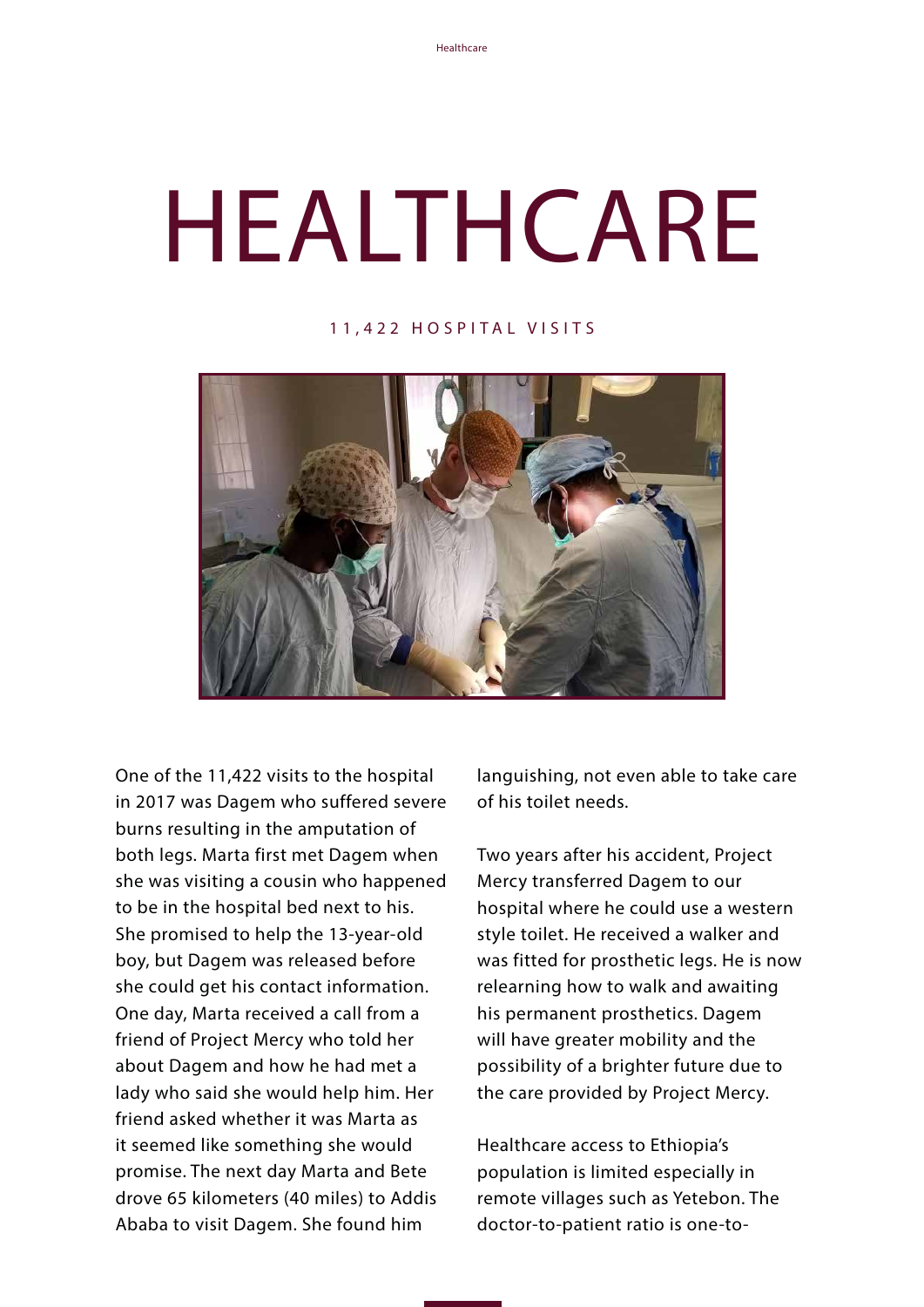

### **Healthcare**

| <b>Number of Encounters:</b>            | 11,422 |
|-----------------------------------------|--------|
| <b>Total Number of Laboratory Test:</b> | 4,316  |
| <b>Total Number of X-Rays</b>           | 2,460  |
| <b>Total Number of Births:</b>          | 621    |
| <b>Number of C-Section Births:</b>      | 70     |
| Lie-In-Wait Home Admissions:            | 19     |
| <b>Total Number of Surgeries:</b>       | 482    |

every-4,045 individuals, which is below the World Health Organization standard of one doctor to 1,000 patients. Project Mercy's 52-bed hospital is critical to the village and the surrounding areas.

### SOPHIA MONAGHAN

In 2017, we had a record year for births! One hundred ninety-five babies were born in 2015 compared to 551 in 2017. More families are taking advantage of free pre-natal care, thus decreasing our number of high-risk pregnancy and our Lie-In-Wait admission by 50 percent.

In October, we welcomed Sophia Monaghan, a recent graduate of Stanford,



to volunteer for nine months. Sophia's primary focus has been learning how postpartum mothers function emotionally. She used a 20-question survey developed by the World Health Organization and translated into Amharic. Sister (Nurse) Meseret integrated the questions into the mothers' checkups 45 days after giving birth. Sophia's research shows that 17 percent reported four or more mood disorders and 30 percent reported extreme fatigue. Sophia feels new mothers would benefit from some manner of emotional support. She will be sharing her findings for further discussion.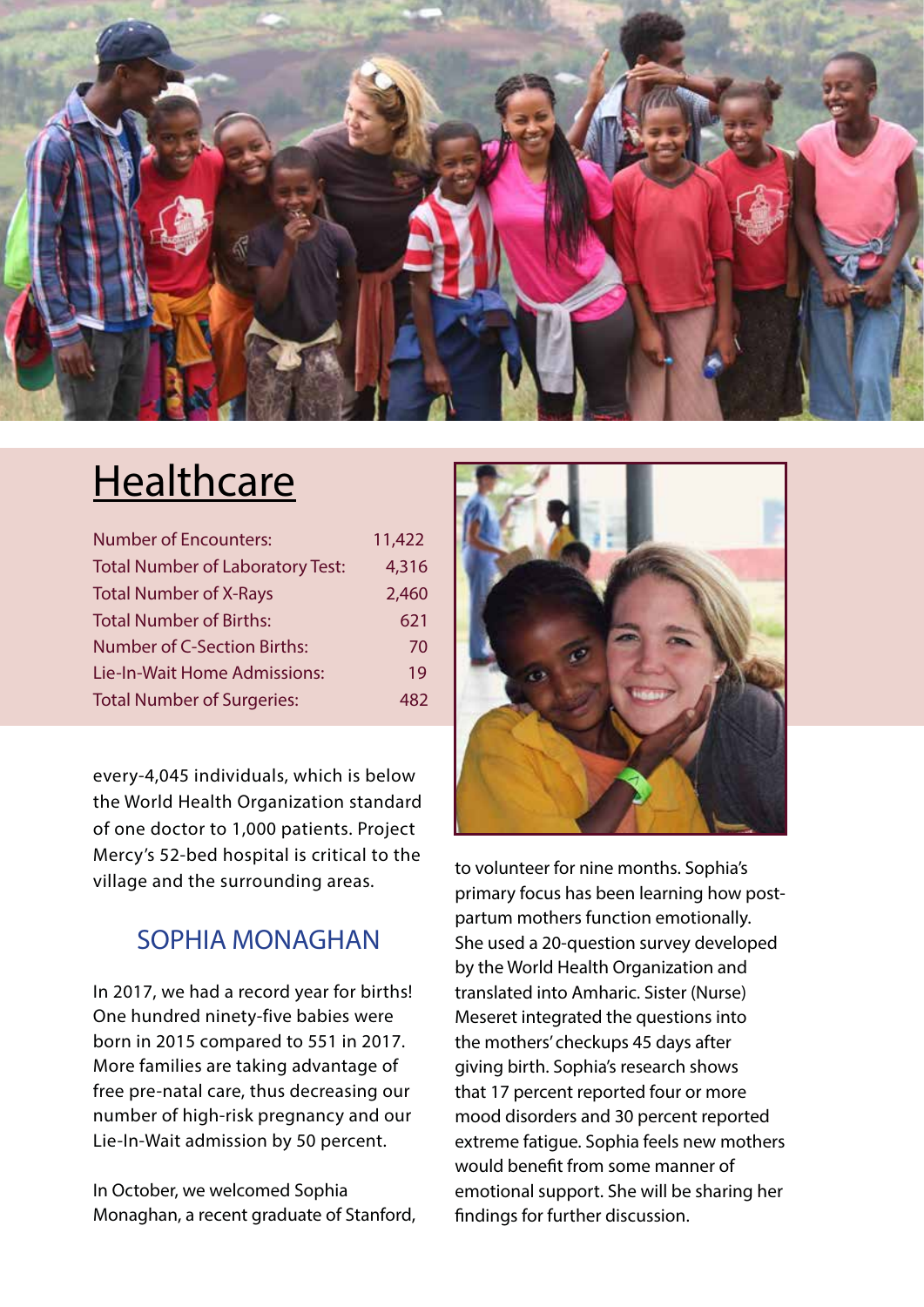## FOOD SECURITY A STORY OF ECONOMIC EMPOWERMENT

Life in the rural farming area of ChaCha, Ethiopia can be very difficult, especially for Yenenesh, a widow with two children. Yenenesh was among the first of five families chosen to receive a six-month pregnant crossbred heifer, and it changed her life. Once the heifer gave birth, it began yielding 12 liters of milk per day and became a great new source of nutrition for her family. Yenenesh was also able to generate income from the sale of excess milk. Over a three-year period, Yenenesh's crossbred heifer gave birth to three female heifers, and the first-born calf has also given birth. The family now has five animals with a sixth calf on the way.

The increased income from the sale of excess milk has enabled her family to build a tin-roof home and move out of their mud hut.

Food security programs such as the Dairy Cattle Breeding Project continue to expand and have enabled more

Ethiopian families to produce a variety of dairy products for their families and earn income from the sale of butter and milk at the market.

Since 2013, crossbred heifers have been delivered to 84 families. Crossbred cows can produce up to 14 liters of milk per day compared to indigenous cows that produce one-to-two liters per day.

In 2017, 35 crossbred heifers were provided to farming families in ChaCha for a total of 88 crossbred heifers. In addition, 67 families were trained in caring for the animals, as well as in hygiene and sanitation and managing, processing and distributing milk, cheese and butter.

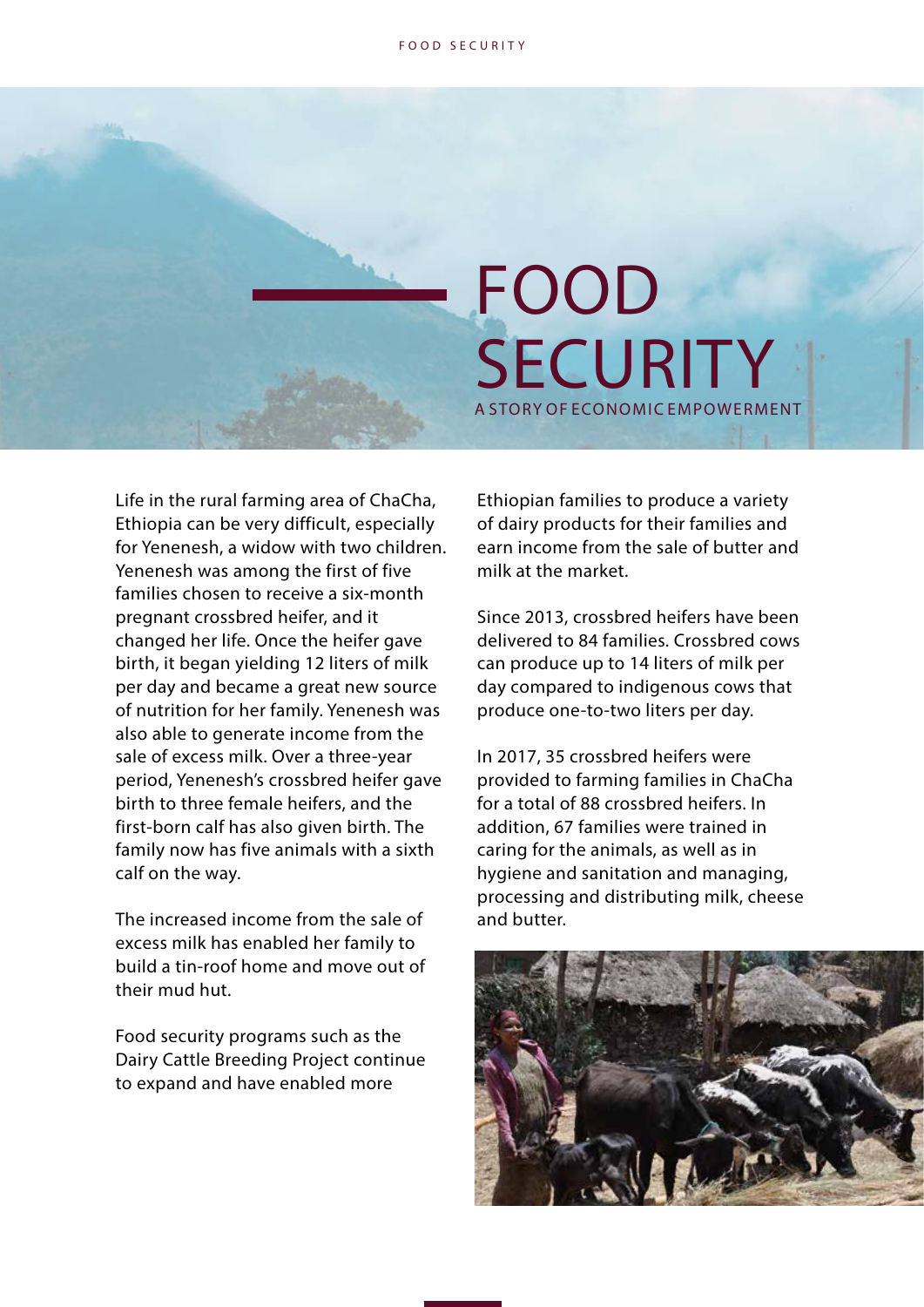### FRUIT TREE PROJECT

The demonstration gardens and the Fruit Tree Project also help sustain the nutritional needs of community families, as well as the students who benefit from both. The gardens have become a worldclass teaching, training and testing area helping the local farmers learn to farm effectively and test new sustainable crops. As part of the training, each community member of Yetebon donates time every month and tends to the garden to keep it growing. In 2017, nearly 170 avocado fruit trees were distributed to families to be planted in their back yards.

### SCHOOL MEALS

Students in kindergarten through eighth grade receive two meals a day. School feeding is made more sustainable because parents contribute voluntary hours to help grow crops on the land next to the school. This produces nearly two tons of food. They also help to prepare meals for the children. Their participation not only decreases the cost of providing the meals for the children, but it also improves their farming and food preparation skills. We invite them to be partners in the provision of this critical service to their children.



### Food Security

| Total number in the herd:<br>Number of heifers-      | 343     |
|------------------------------------------------------|---------|
| distributed in 2017:                                 | 35      |
| Total number of cross<br>bred heifers distributed :  | 88      |
| Additional families trained<br>to care for a heifer: | 67      |
| Fruit Saplings distributed:                          | 170     |
| <b>Types of Saplings:</b>                            | Avocado |

 $-015$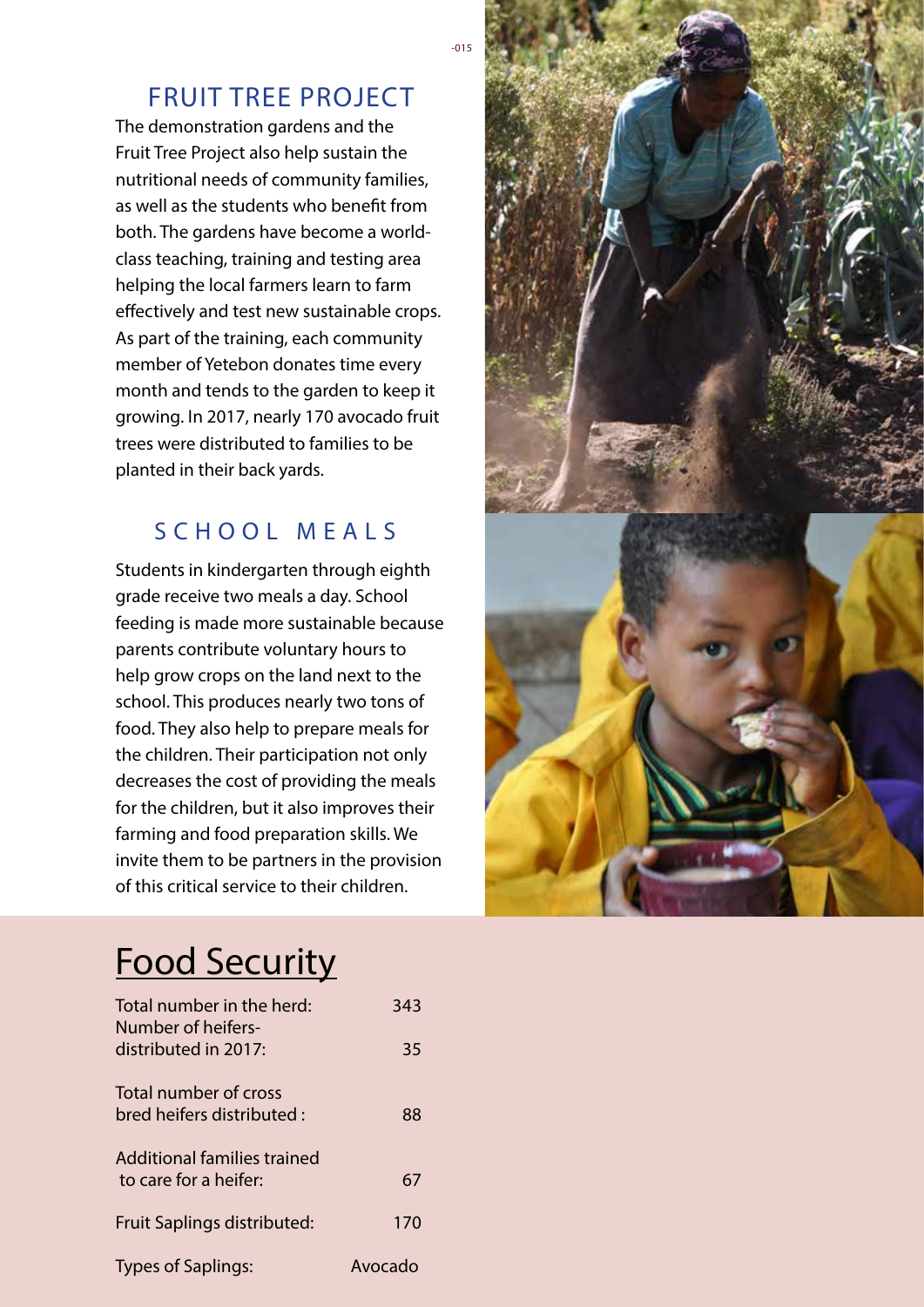# SKILLS TRAINING

Every morning for the past 70 plus years, Sebretea gets up and gathers firewood. She then puts the heavy loads on her back and treks down the mountain, at least a four-mile walk. Her goal is to sell the wood to neighbors and others in Yetebon in hope of getting enough money to support herself and her family. This is the only way for her family to get income!

The story above was the reality before Project Mercy started their Skills Training Program. Today, Sebretea makes baskets that are masterpieces. She dyes the reeds with a specific design in mind and weaves the baskets by hand. The whole process takes a month to complete. Other ladies in the program make glass

beads and embroider napkins. The gentlemen gain skills in bee hiving, masonry, and wood working.

As an organization, Project Mercy also provides classes to teach literacy and simple math. The program lasts 45 days and is taught by the students from our high school. Many of the elderly in the village never attended school. Six out of 10 women ages 15-49 are unable to read and write, and in communities such as Yetebon, 57 percent of women have no formal schooling. Education is the golden ticket, no matter one's age.

Source: (The Ethiopian Demographic and Health Survey 2016, P. 33 and 34)



## **Skills**

| <b>Basket Artist:</b>     | 22           |
|---------------------------|--------------|
| <b>Bracelet Artist:</b>   | 14           |
| Embroidery                | 3            |
| <b>Bee Hiving</b>         | 1            |
| <b>Masonry</b>            | $\mathbf{1}$ |
| <b>Wood/Metal Working</b> |              |

#### Summer Literacy Program

| <b>Student Teachers:</b>            | 32 |
|-------------------------------------|----|
| <b>Community Taught Adults: 200</b> |    |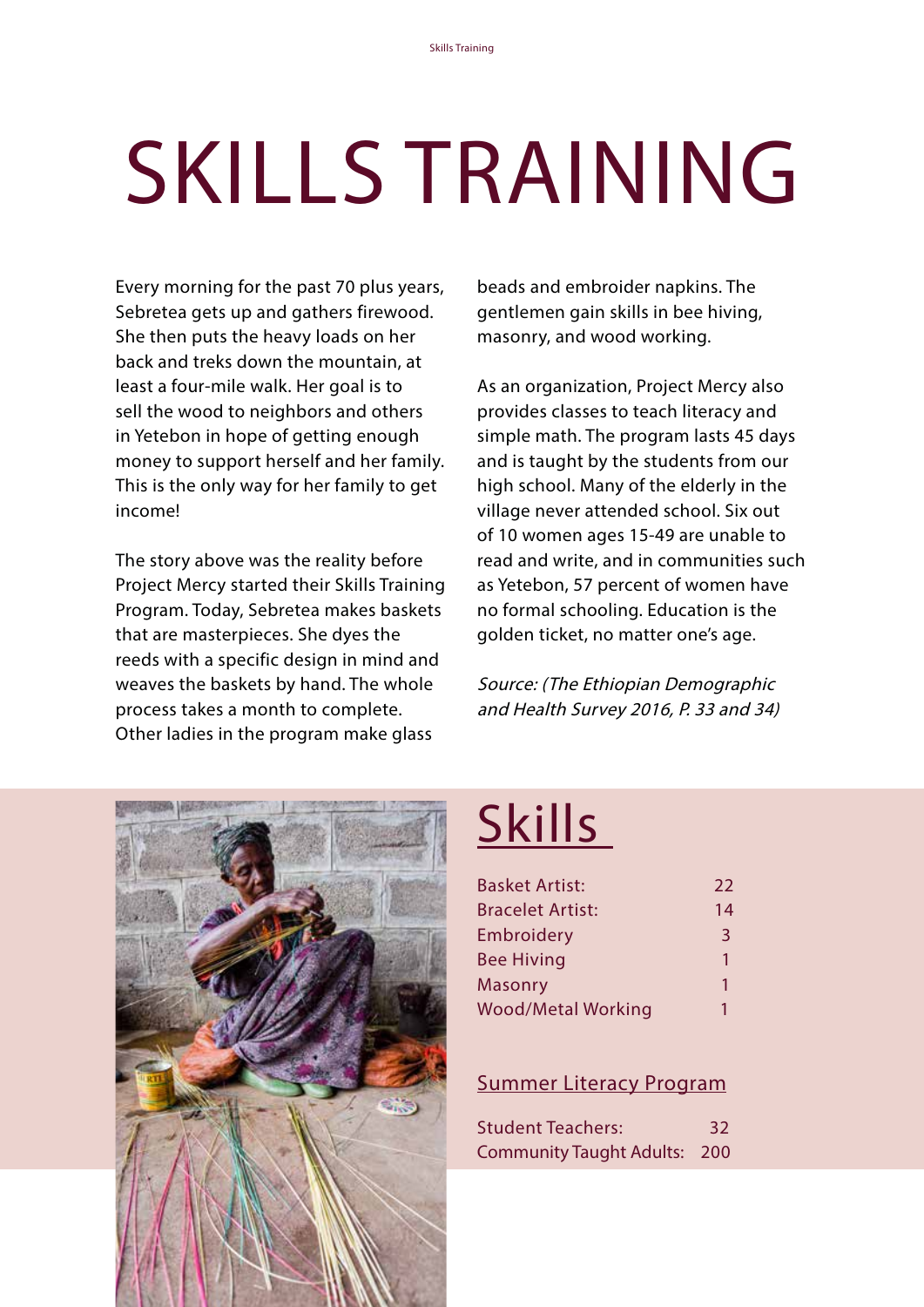

## INFRASTRUCTURE

Project Mercy serves nearly 70,000 people living within a two-hour radius on foot. Many of the residents live in the distant, rugged mountains that surround Project Mercy.

Until the main road was built in 1993, there was no road, only donkey paths. It used to take a day and a half to reach Project Mercy. However, thanks to Project Mercy and its volunteers, the ride down the new gravel road that connects Yetebon with the outside world takes only 15 minutes.

When pared down to its essentials, infrastructure consists of the most basic support systems needed to keep a country's economy running smoothly. Such support systems include those things many of us give little or no thought to including buildings, passable roads, bridges, clean watersupply, waste management, electricity, communications and the like. Simply put, the stronger a country's support system is, the better developed that country will be.

Over the past few years, Project Mercy has developed 25 kilometers of roads providing community members access to community development services, the ability to safely reach critical healthcare services and efficiently gett to and from work. The community also benefits from four reservoirs built in 2016 with each capable of storing 100,000 liters of water that are channeled to 20 water distribution sites.

While no significant infrastructure projects were undertaken in 2017, Project Mercy was able to share its blueprints and best practices related to building schools with several communities. A new school replicating our High School and Health Science College was opened in 2017.